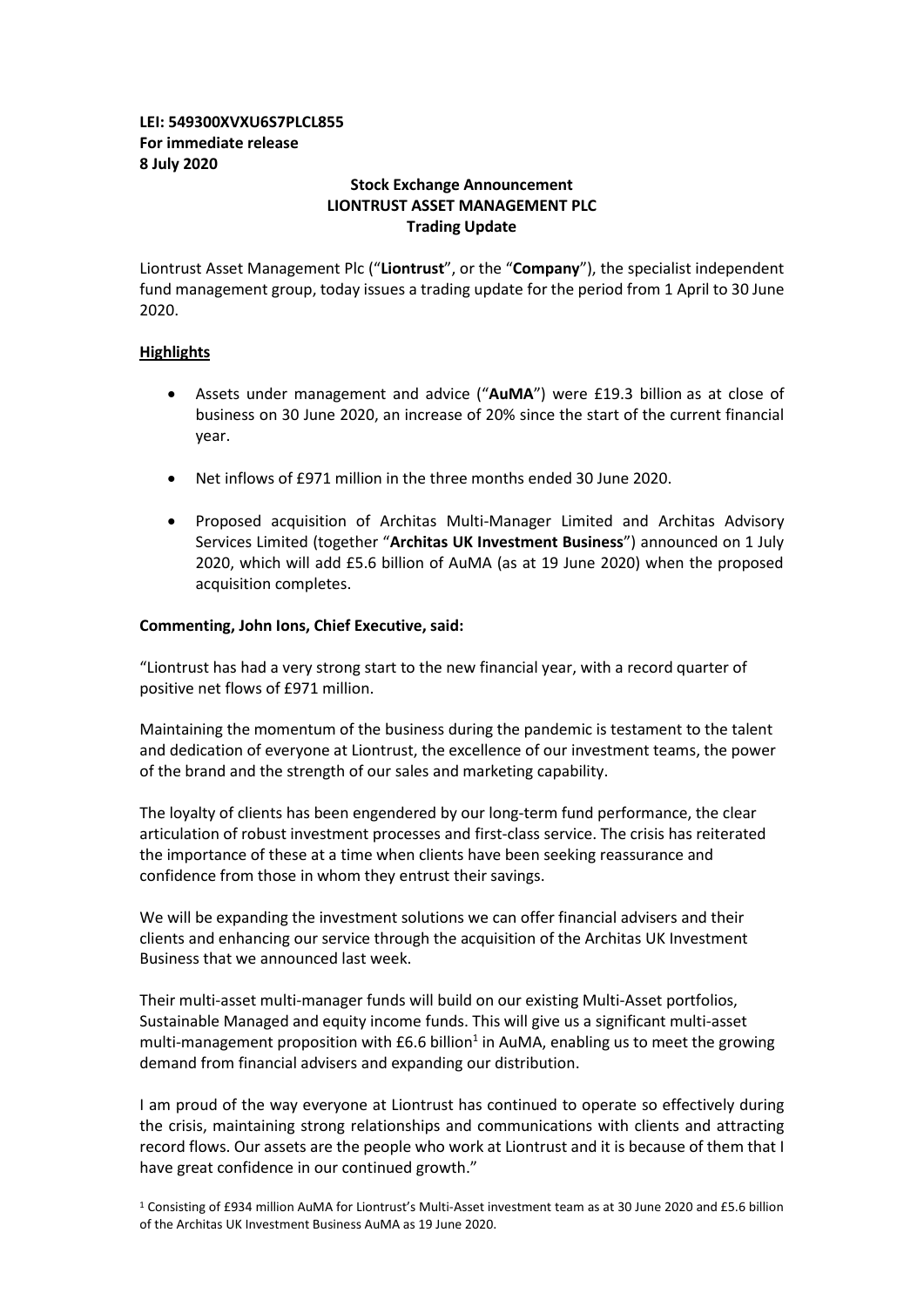### **Assets under management and advice**

On 30 June 2020, our AuMA stood at £19,328 million and were broken down by type and process as follows:

| <b>Process</b>             | Total       | Institutional            | <b>UK Retail</b> | <b>Multi-Asset</b> | <b>Offshore Funds</b>    |
|----------------------------|-------------|--------------------------|------------------|--------------------|--------------------------|
|                            | <u>(£m)</u> | (f.m)                    | $(\text{fm})$    | (fm)               | (fm)                     |
| Economic Advantage         | 7,449       | 207                      | 7,055            |                    | 187                      |
| Sustainable Investment     | 6,568       | 43                       | 6,047            |                    | 478                      |
| <b>Global Equity</b>       | 2,422       | 195                      | 2,227            |                    | ٠                        |
| Multi-Asset                | 934         |                          |                  | 934                | $\qquad \qquad -$        |
| Cashflow                   | 924         | 631                      | 240              |                    | 53                       |
| <b>Global Fixed Income</b> | 724         | $\overline{\phantom{0}}$ | 339              |                    | 385                      |
| European Income            | 116         |                          | 116              |                    | $\overline{\phantom{a}}$ |
| <b>Macro Thematic</b>      | 99          | $\overline{\phantom{0}}$ | 85               | ۰                  | 14                       |
| Asia Income                | 92          | $\overline{\phantom{0}}$ | 92               | -                  |                          |
| <b>Total</b>               | 19,328      | 1,076                    | 16,201           | 934                | 1,117                    |

#### **Flows**

The net inflows over the three months to 30 June 2020 are £971 million (2019: £725 million). A reconciliation of fund flows and AuMA over the three months to 30 June 2020 is as follows:

|                                   | Total<br>f(m) | <b>Institutional</b><br>(f.m) | <b>UK Retail</b><br>(f.m) | Multi-<br>Asset<br>(f.m) | <b>Offshore Funds</b><br><u>(£m)</u> |
|-----------------------------------|---------------|-------------------------------|---------------------------|--------------------------|--------------------------------------|
| Opening AuMA - 1 April 2020       | 16,078        | 988                           | 13,275                    | 840                      | 975                                  |
| Net flows                         | 971           | (1)                           | 959                       | 6                        | 7                                    |
| Market and Investment performance | 2,279         | 89                            | 1,967                     | 88                       | 135                                  |
| Closing AuMA - 30 June 2020       | 19,328        | 1,076                         | 16,201                    | 934                      | 1.117                                |

# **UK Retail Fund Performance (Quartile ranking)**

|                                        | <b>Quartile ranking</b><br>$-Since$<br>Launch/Manager<br><b>Appointed</b> | <b>Quartile</b><br>ranking -<br>5 year | <b>Quartile</b><br>ranking $-3$<br>year | <b>Quartile</b><br>ranking -<br>1 year | Launch<br>Date/Manage<br>r Appointed |
|----------------------------------------|---------------------------------------------------------------------------|----------------------------------------|-----------------------------------------|----------------------------------------|--------------------------------------|
| <b>Economic Advantage funds</b>        |                                                                           |                                        |                                         |                                        |                                      |
| Liontrust UK Growth Fund               | 1                                                                         | 1                                      | 1                                       | $\overline{2}$                         | 25/03/2009                           |
| Liontrust Special Situations Fund      | 1                                                                         | 1                                      | 1                                       | 2                                      | 10/11/2005                           |
| Liontrust UK Smaller Companies<br>Fund | 1                                                                         | $\mathbf{1}$                           | 1                                       | 1                                      | 08/01/1998                           |
| Liontrust UK Micro Cap Fund            | 1                                                                         |                                        | 1                                       | 1                                      | 09/03/2016                           |
| <b>Sustainable Future funds</b>        |                                                                           |                                        |                                         |                                        |                                      |
| Liontrust Monthly Income Bond<br>Fund  | 3                                                                         | 3                                      | 4                                       | 4                                      | 12/07/2010                           |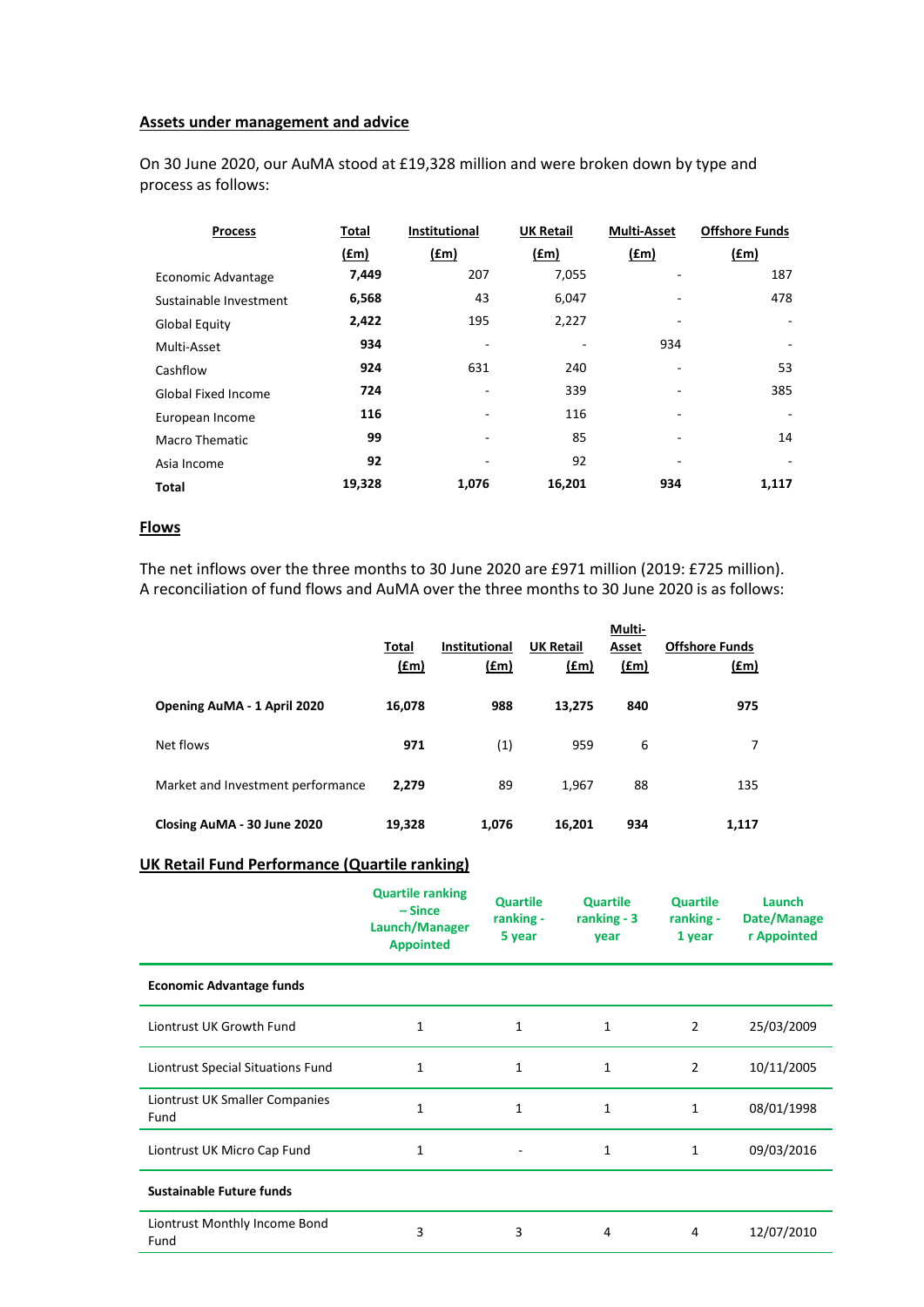| Liontrust SF Managed Growth Fund           | 2              | 1              | 1              | 1              | 19/02/2001 |
|--------------------------------------------|----------------|----------------|----------------|----------------|------------|
| Liontrust SF Corporate Bond Fund           | $\overline{2}$ | 2              | 3              | 3              | 20/08/2012 |
| Liontrust SF Cautious Managed<br>Fund      | $\mathbf{1}$   | $\mathbf{1}$   | $\mathbf{1}$   | 1              | 23/07/2014 |
| Liontrust SF Defensive Managed<br>Fund     | $\mathbf{1}$   | $\mathbf{1}$   | $\mathbf 1$    | $\mathbf{1}$   | 23/07/2014 |
| Liontrust SF European Growth Fund          | $\mathbf 1$    | $\mathbf{1}$   | $\mathbf 1$    | $\mathbf{1}$   | 19/02/2001 |
| Liontrust SF Global Growth Fund            | 3              | $\mathbf{1}$   | 1              | $\mathbf{1}$   | 19/02/2001 |
| Liontrust SF Managed Fund                  | $\overline{2}$ | $\mathbf{1}$   | 1              | $\mathbf{1}$   | 19/02/2001 |
| Liontrust UK Ethical Fund                  | $\overline{2}$ | 1              | 1              | 1              | 01/12/2000 |
| Liontrust SF UK Growth Fund                | $\overline{2}$ | $\mathbf{1}$   | $\mathbf{1}$   | $\mathbf{1}$   | 19/02/2001 |
| Global Equity funds <sup>2</sup>           |                |                |                |                |            |
| Liontrust Balanced Fund                    | $\mathbf 1$    | $\mathbf{1}$   | $\mathbf{1}$   | $\mathbf{1}$   | 31/12/1998 |
| Liontrust China Fund                       | 3              | 3              | 3              | 3              | 31/12/2004 |
| Liontrust Emerging Market Fund             | $\overline{2}$ | 1              | $\overline{2}$ | 3              | 30/09/2008 |
| Liontrust European Opportunities<br>Fund   | $\overline{2}$ | 4              | 4              | 4              | 29/11/2002 |
| Liontrust Global Smaller Companies<br>Fund | $\mathbf{1}$   | $\overline{2}$ | 1              | 1              | 01/07/2016 |
| Liontrust Global Alpha Fund                | $\mathbf{1}$   | $\mathbf{1}$   | $\mathbf{1}$   | $\mathbf{1}$   | 31/12/2001 |
| Liontrust Global Dividend Fund             | $\overline{2}$ | 2              | 1              | $\mathbf{1}$   | 20/12/2012 |
| Liontrust Global Equity Fund               | $\mathbf{1}$   | $\overline{2}$ | $\mathbf{1}$   | 1              | 31/12/2001 |
| Liontrust Global Technology Fund           | $\overline{2}$ |                | $\mathbf{1}$   | 3              | 15/12/2015 |
| Liontrust Income Fund                      | $\mathbf 1$    | $\mathbf{1}$   | $\mathbf 1$    | $\overline{2}$ | 31/12/2002 |
| Liontrust Japan Equity Fund                | 3              | 3              | 3              | $\overline{2}$ | 22/06/2015 |
| Liontrust Japan Opportunities Fund         | $\mathbf{1}$   | 4              | 4              | 4              | 30/09/2002 |
| Liontrust UK Mid Cap Fund                  | $\mathbf 1$    | $\overline{4}$ | 4              | 4              | 15/12/2008 |
| Liontrust UK Opportunities Fund            | $\overline{2}$ | $\overline{4}$ | 4              | 4              | 29/12/2006 |
| Liontrust US Income Fund                   | 3              | 3              | 3              | 4              | 30/09/2010 |
| Liontrust US Opportunities Fund            | $\mathbf{1}$   | 2              | $\mathbf{1}$   | $\mathbf{1}$   | 31/12/2002 |
|                                            |                |                |                |                |            |

**Macro Thematic, Cashflow, Asia Income and European Income funds**